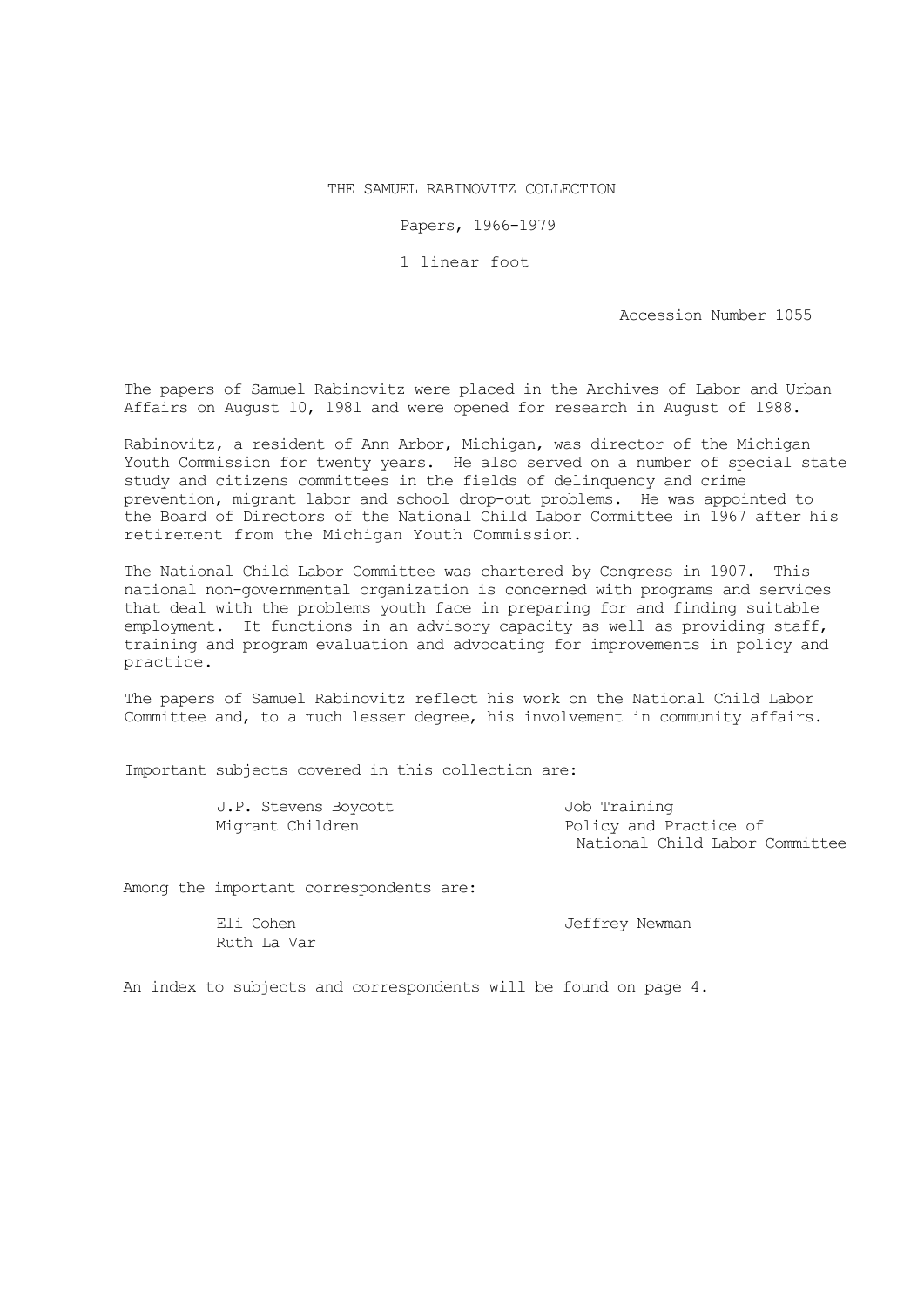Samuel Rabinovitz Collection

 $-2-$ 

## Contents

2 manuscript boxes

Part 1

Series I, National Child Labor Committee, 1966-1979, Boxes 1-2:

Correspondence, clippings, reports and other materials pertaining to the National Child Labor Committee and its concomitant organizations, the National Committee on Employment of Youth and the National Committee on Education of Migrant Children. A few materials reflect Rabinovitz's involvement in other causes such as the J.P. Stevens Boycott.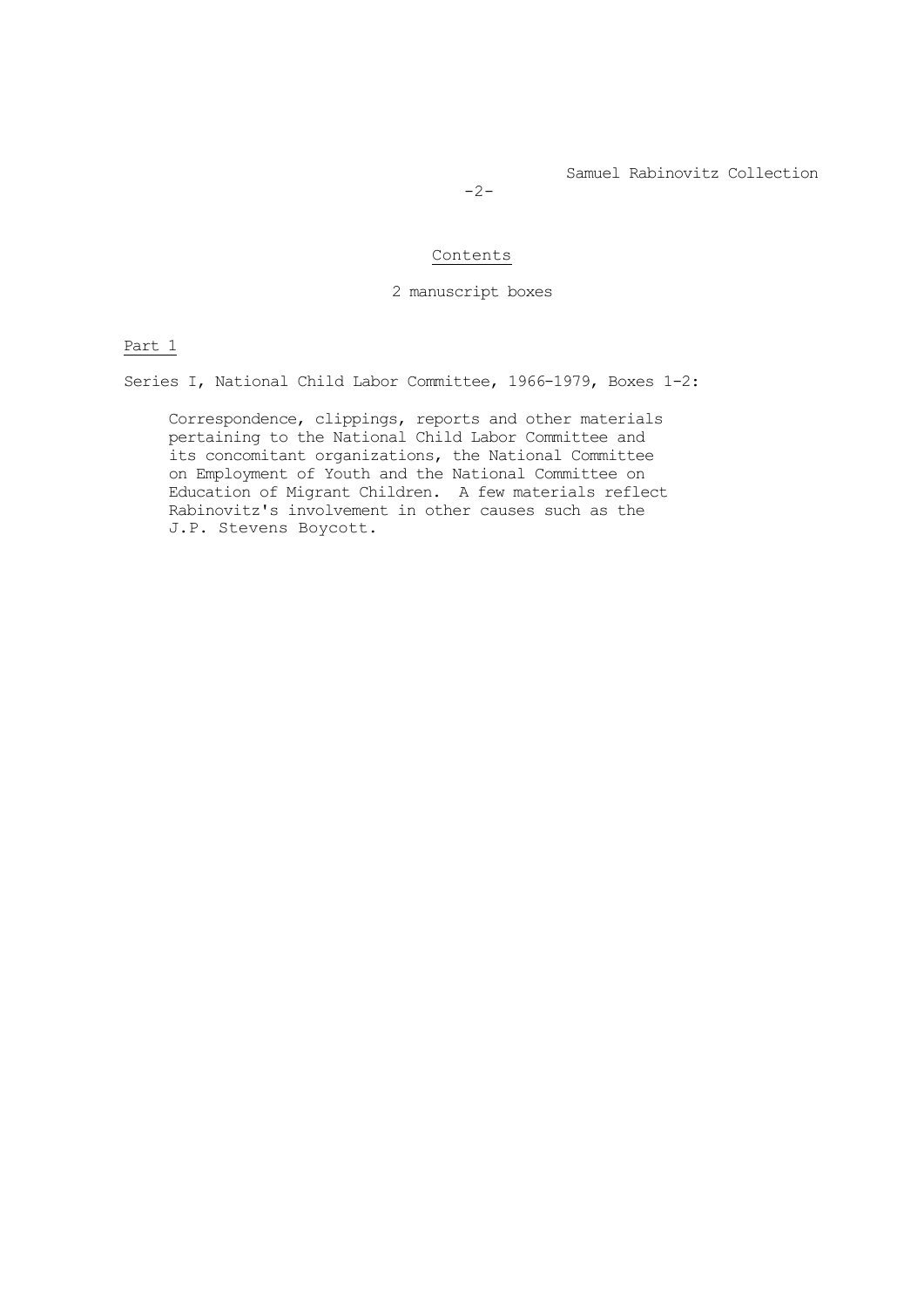$-3-$ 

## Part 1

## Series I National Child Labor Committee, 1966-1979 Boxes 1-2

Correspondence, clippings, reports and other materials relating to the National Child Labor Committee. Most of the materials reflect Samuel Rabinovitz's involvement as a member of the Board of Directors. Files are arranged alphabetically by subject or type of material.

Box 1

- 1-4. Board of Trustees Minutes; National Child Labor Committee, Dec 1966-Jan 1978
- 5. Boycott: J.P. Stevens, 1978
- 6-11. Career Mobility Report, National Committee on Employment of Youth, 1969
- 12. Conference on Recurrent Education, Sep 1971
- 13-15. Correspondence; Eli Cohen, Jan 1966-Nov 1967
- 16. Correspondence; Ruth La Var, Jun 1967-Mar 1977
- 17-20. Correspondence; Samuel Rabinovitz, Jan 1968-Jun 1977
	- 21. Eulogy for Harold Cranfield, n.d.
	- 22. National Child Labor Committee, Bylaws and Constitution, Nov 1963
	- 23. NCLC; Corporate Meeting, Dec 1966 & Nov 1967
	- 24. 'NCLC; Executive Committee Minutes, Jun 1967-Oct 1979
- 25-26. National Committee on Education of Migrant Children, May 1971-Oct 1975

Box 2

- 1-4. National Committee on Employment of Youth; Executive Committee Minutes, Dec 1967-Mar 1971
- 5-6. NCLC; Executive Committee Minutes, Jan 1969-Mar 1971
- 7. NCLC; Migrant Education, 1976
- 8-10. Neighborhood Youth Corps Training Guide, n.d.
- 11-13. New Generations Publications, 1971-1978
- 14-15. On the Job Training Program, 1967
	- 16. Personnel Committee Report, 16 Nov 1967<br>17. Proposal for Support, 1976
	- Proposal for Support, 1976
	- 18. Resolutions, n.d.<br>19. John Reuther for
	- 19. John Reuther for Congress, 1974<br>20. Rites of Passage Publication, 1
	- Rites of Passage Publication, 1976
- 21. Statement Presented to Michigan United Fund, 8 Jun 1971
- 22-25. Vocational Education for Disadvantaged, n.d.